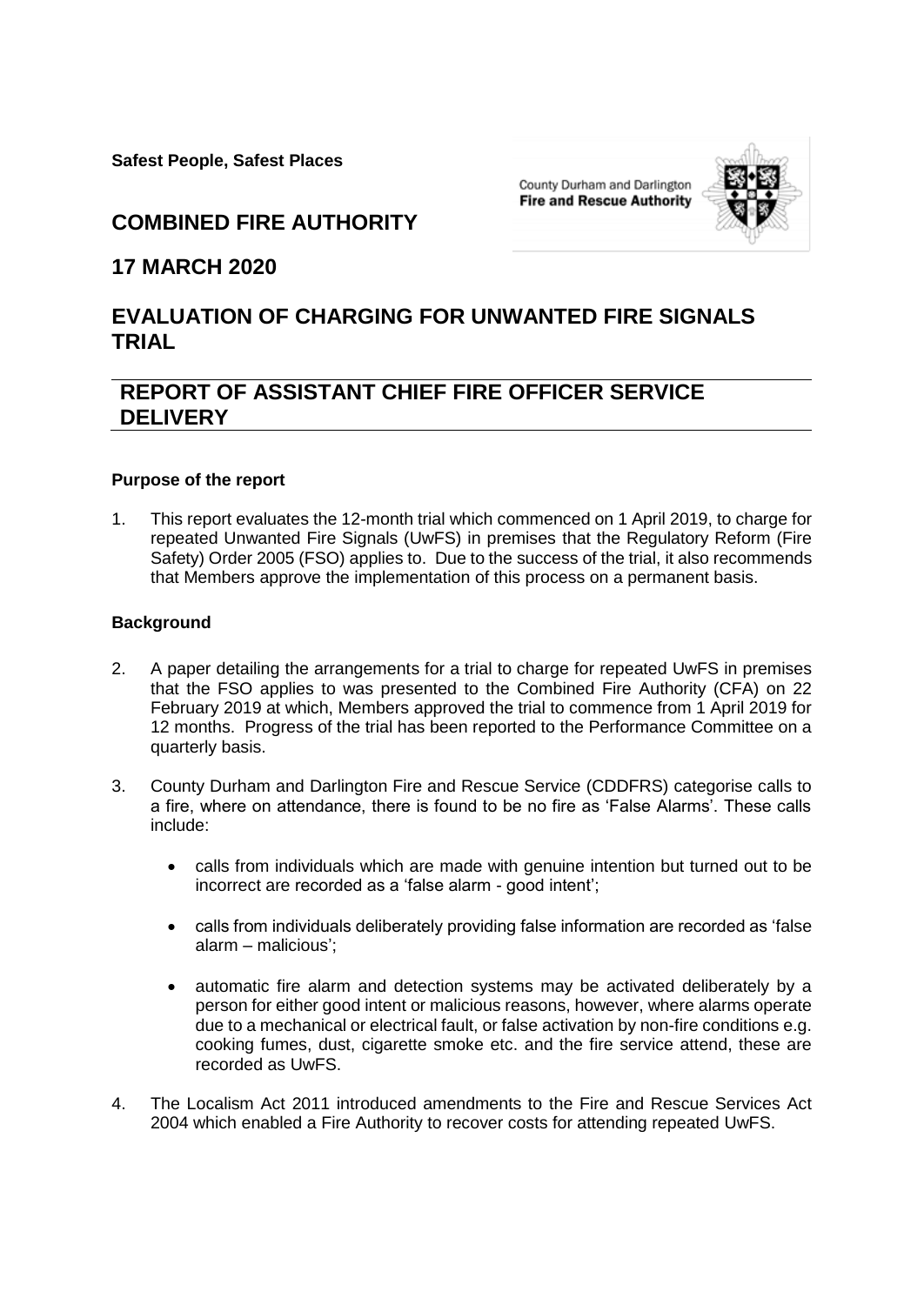- 5. CDDFRS recognises the value of fire detection in protecting people from fire and reducing the numbers of fire deaths and injuries. CDDFRS's objective through this cost recovery process was to reduce the number of UwFS by encouraging the correct use and management of these systems and ensuring that those responsible have a suitable system with appropriate management processes in place.
- 6. Fire alarms which actuate when there is no fire can be an indication of poor fire safety management in the premises, those false alarms that result in an attendance by CDDFRS have a significant impact on the availability of operational resources.

### **Application of cost recovery charges for repeated UwFS**

- 7. During the trial, the charge for attending an UwFS is based on the rate that CDDFRS levy for a chargeable special service, which is currently £291 per appliance, per hour or part thereof. The special service charge is reviewed regularly by the Service and is based on recovering salary costs for the crew and other associated costs such as fuel and wear and tear to the vehicle.
- 8. Cost recovery is applied to all non-domestic premises where the FSO applies, these being:
	- all workplaces and commercial premises;
	- all premises the public have access to;
	- the common areas of multi-occupied residential buildings.
- 9. The following alarm actuation causes do not generate a charge under the cost recovery process:
	- false alarm incidents resulting from the testing of the system;
	- false alarm incidents resulting from the activation of a break-glass call point.
- 10. The responsible person for the premises receive a letter after one UwFS in a rolling 12 month period stating the charging policy. To allow time for improvement, a charge is applied to a premises on the third and any subsequent UwFS generated over a rolling 12-month period.
- 11. The responsible person for the premises can appeal against the charge if they feel there are circumstances which need to be considered by the Area Manager for Community Risk Management and the Business Fire Safety Manager. If the appeal is upheld, the charge is removed on that occasion and the invoice is cancelled.

## **Evaluation of the trial**

- 12. The data in relation to the trial between 1 April 2019 to 31 January 2020 is as follows:
	- Number of UwFS 604
	- Number of chargeable incidents 406
	- Number of first letters sent 320
	- Number of charging letters sent 33
	- Number of appeals lodged 14
	- Number of appeals upheld 8

- Total sum of invoices raised E15,481 (Excl. VAT)
- 

Total paid  $E7,449$  (Excl. VAT)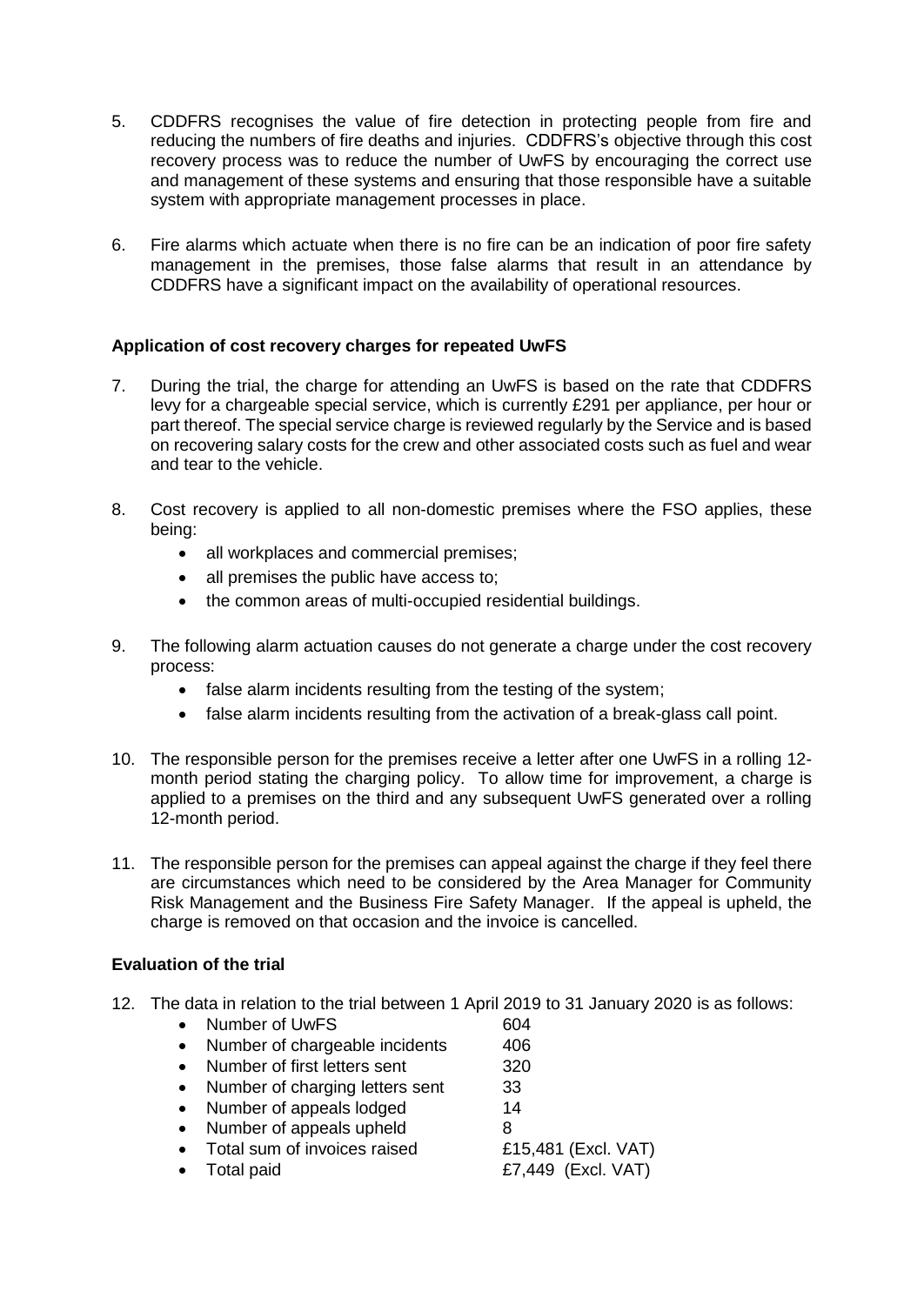| Total unpaid / outstanding | £4,540 (Excl. VAT) |
|----------------------------|--------------------|
| .                          | ------<br>$\cdots$ |

- Total cancelled following appeal ` £3,492 (Excl. VAT)
- 13. Table 1 below shows the figures for performance indicator (PI) 14 which measures all false alarms caused by automatic fire detection systems (including good intent, malicious and UwFS). The figure for each year only includes those incidents between 1 April and 31 January to ensure they are comparable:

#### **Table 1: PI 14 False alarms caused by automatic fire detection systems**

| Year        | 2015/16 | 2016/17 | 2017/18 | 2018/19 | 2019/20 |
|-------------|---------|---------|---------|---------|---------|
| PI14 figure | 606     | 626     | 663     | 708     | 604     |

- 14. The figures in table 1 above show a year on year increase in PI 14 for the previous four years, however following the introduction of cost recovery charges for repeated UwFS, a significant reduction has been seen during 2019/20.
- 15. The purpose of introducing the cost recovery process was also to encourage improvements in fire safety management practises in premises. Below are two examples which demonstrate the positive impact of the trial in this area.
- 16. A School and Sixth Form Centre

The school had 3 chargeable UwFS within 2 days in September 2019. This equated to the 3rd, 4th and 5th actuations in all. The school appealed the charges stating that they were going to replace the fire alarm system and had instructed a company to do the work following these UwFS and the charges that the Service applied. The school requested the Service to waive the charges so they could put them money toward the new fire alarm system as it was costing in excess of £25,000. The Service agreed to this as the school was improving fire safety in the premises by upgrading the fire alarm system and had shown a desire to minimise any future alarm activations. No further activations have been recorded for these premises.

17. NHS Properties

For many years the Service has asked the NHS to consider initiating a 5-minute delay to the call out of the fire service following an alarm activation. This would not delay any evacuation but would allow investigation time on site to ascertain if there was a fire and allow the alarm to be reset without our attendance if there was not. This was always rejected in the past by the NHS / Hospitals, however the introduction of the cost recovery charge resulted in the NHS Trust looking at the amount of attendances the fire service had made in the past and the resulting costs that would be incurred. A 5-minute delay has now been introduced and this has reduced the UwFS to a point where no charge has yet been raised.

- 18. The reduction in false alarms caused by automatic fire detection systems recorded in PI14 and the positive improvements in fire safety in premises resulting from the implementation of the charge for repeated UwFS, both demonstrate the success of this process.
- 19. The results of the Integrated Risk Management Plan (IRMP) consultation on the trial to introduce a charging system for certain businesses when we attend multiple unwanted fire signals at their premises, showed 91% supported the proposal for this to be implemented on a permanent basis. Due to the positive impact this is having, it is recommended that this process is implemented on a permanent basis from 1 April 2020.